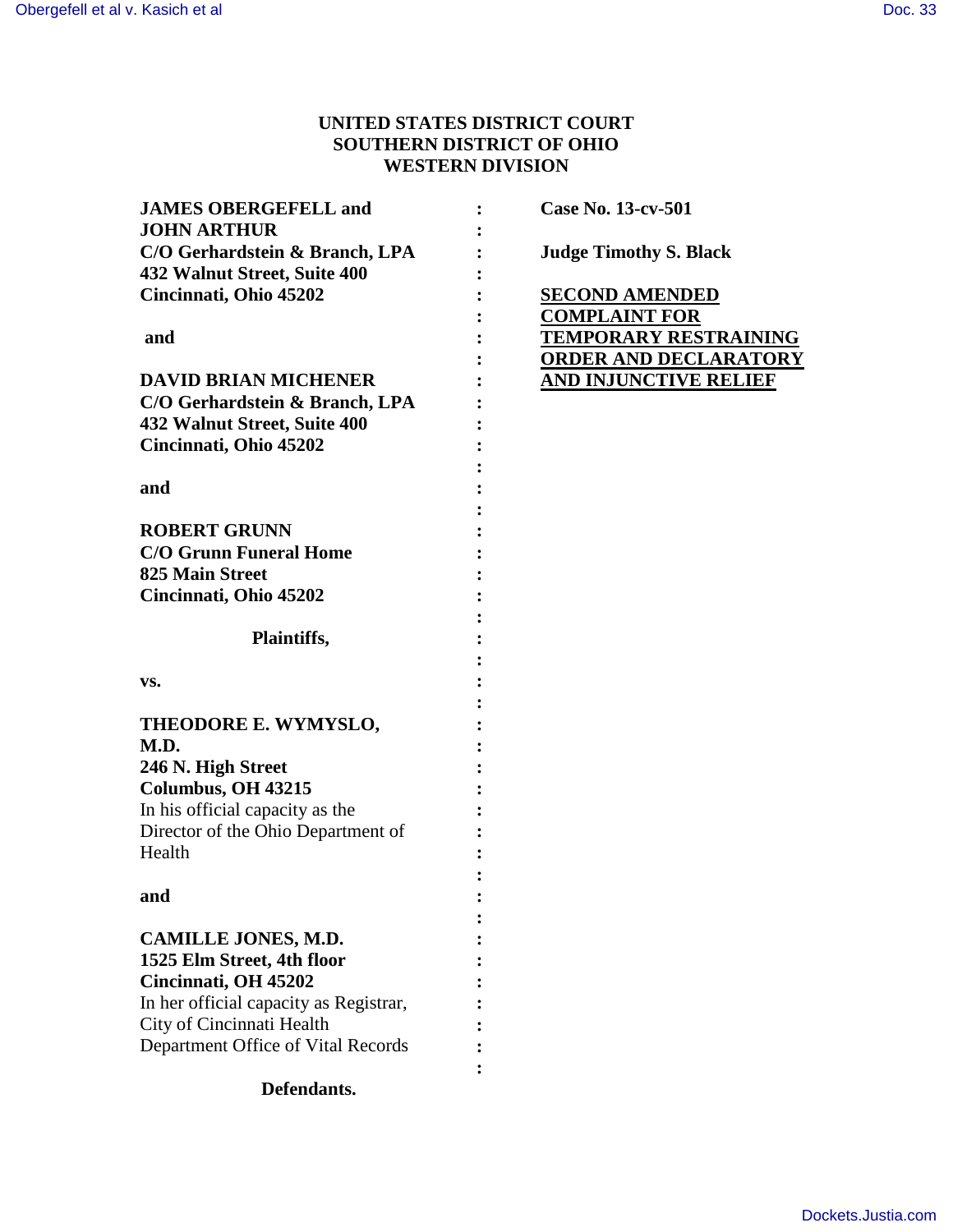### **I. PRELIMINARY STATEMENT**

1. This civil rights case challenges as unconstitutional the application of the Ohio statute and state constitutional amendment that deny legal recognition in Ohio to the marriages of same-sex couples who are married in one of the many states and numerous foreign countries where same-sex marriages are legal. The Obergefell-Arthur plaintiffs, for example, have been in a committed relationship for over twenty years. John Arthur suffers from debilitating ALS disease and is currently a hospice patient. Following the U.S. Supreme Court's historic decision *United States v. Windsor*, the couple traveled to Maryland and was married in accordance with the laws of that state. Now back in Ohio, their marriage is not recognized by the state of Ohio for any purpose. Meanwhile, the marriages of opposite-sex couples that are legal in other states but would not be allowed in Ohio (e.g., marriages of first cousins or a young partner) are routinely accepted in Ohio if those marriages are legal in the state where they are celebrated. This recognition of opposite-sex marriages but rejection of same-sex marriages that do not meet the Ohio criteria for marriage violates rights secured to the plaintiffs by the United States Constitution. Plaintiffs seek an order requiring defendants to issue a death certificate that reflects their status as married and their survivor as the surviving spouse. Plaintiff Robert Grunn is a licensed funeral director and has a statutory duty to serve as an accurate and truthful reporter of personal facts with respect to applications for death certificates. He sues on his own behalf and on behalf of his same-sex married clients in order that samesex marriages be properly recognized on Ohio death certificates.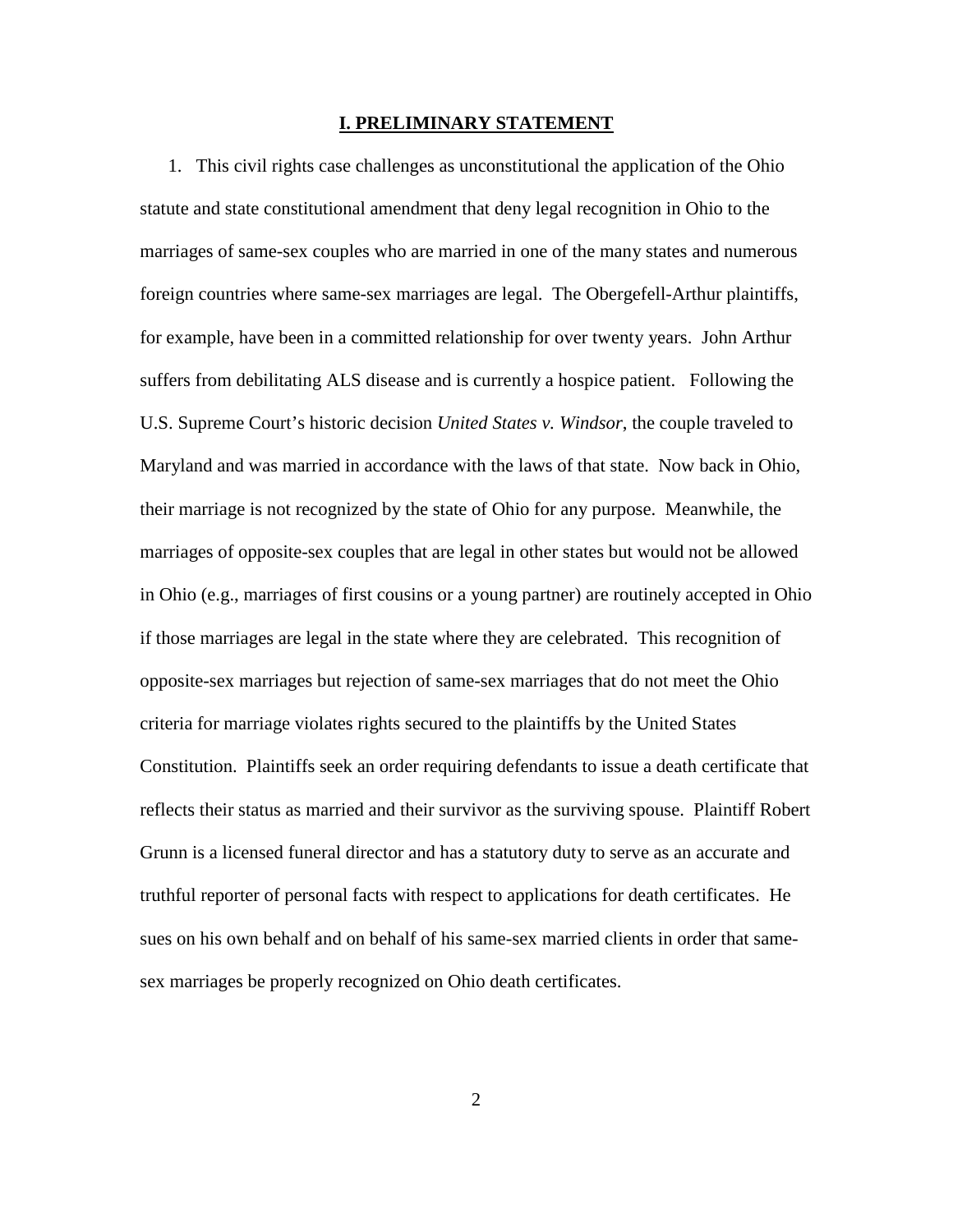### **II. JURISDICTION AND VENUE**

2. Jurisdiction over the federal claims is conferred on this Court by 28 U.S.C. §1331 and §1343(3) and (4). Venue is proper under 28 U.S.C. §1391.

### **III. PARTIES**

3. Plaintiff James Obergefell is a resident of Cincinnati, Ohio. He is married to John Arthur.

4. Plaintiff John Arthur is a resident of Cincinnati, Ohio. He is married to James Obergefell.

5. Plaintiff David Michener is a resident of Wyoming, Ohio. He was married to William Herbert Ives. Mr. Ives died at University Hospital in Cincinnati on August 27, 2013.

6. Plaintiff Robert Grunn is a funeral director and embalmer licensed by the State of Ohio. He is the managing partner at the Grunn Funeral Home at 825 Main Street in Cincinnati, Ohio, 45202 and at the Grunn Lusain Memorial Center at 910 Patterson Blvd in Dayton, OH 45402.

7. Defendant Theodore E. Wymyslo, M.D., is the Director of the Ohio Department of Health. In that capacity he is responsible for overseeing the administration of all statutes and regulations that relate to the State of Ohio's system for recording vital statistics, including but not limited to the issuance of death certificates. Defendant Wymsylo is sued in his official capacity for injunctive relief only.

8. Defendant Dr. Camille Jones, Local Registrar, Cincinnati Health Dept. Office of Vital Records, is responsible for filing death certificates and ensuring the personal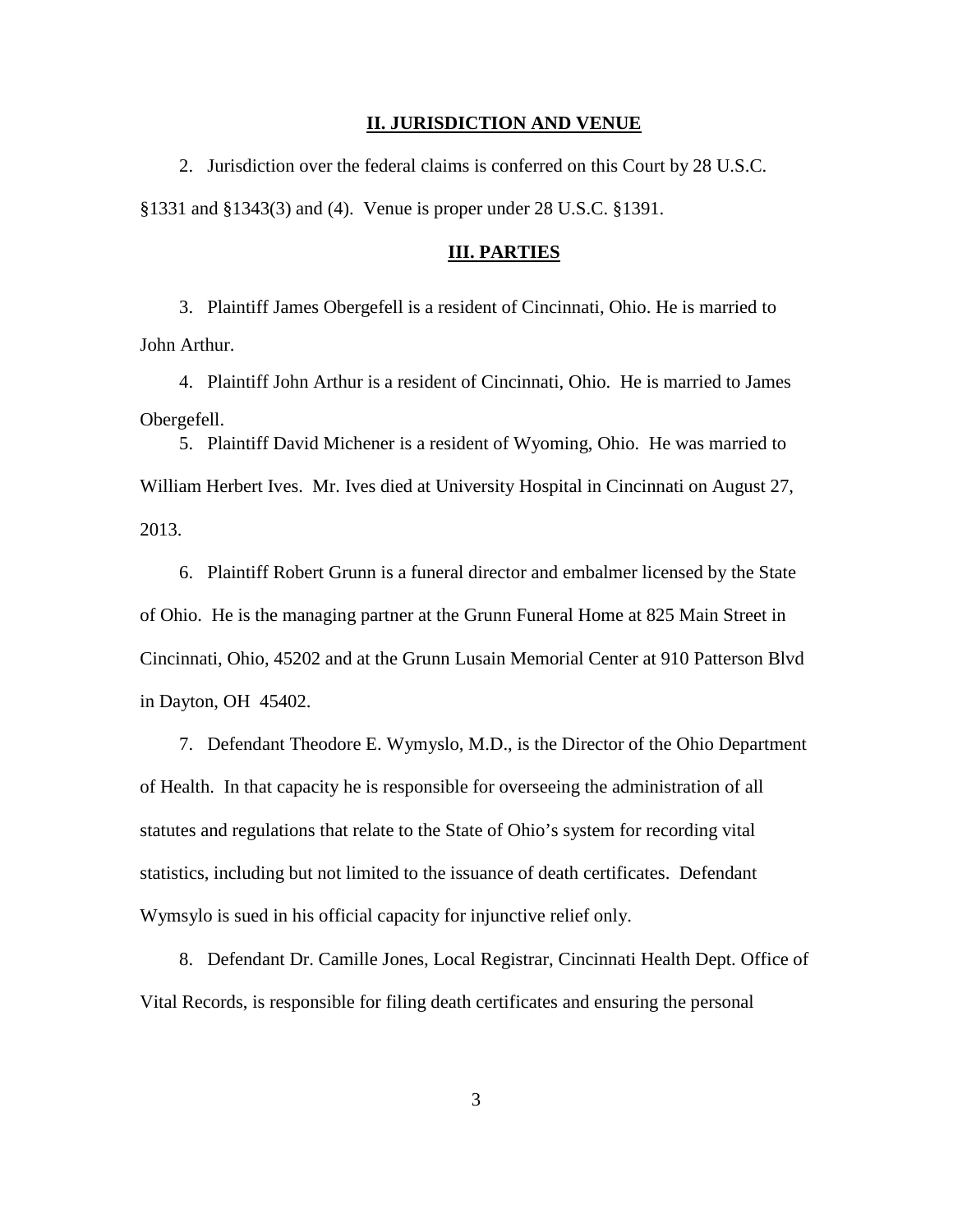information on the death certificate is accurate. Defendant Jones is sued in her official capacity for injunctive relief only.

## **V. FACTS**

## **A. James and John Are Married in Maryland**

9. James and John have been in a committed relationship and have been Cincinnati residents for more than twenty years.

10. In 2011, John was diagnosed with amyotrophic lateral sclerosis (ALS). The disease has caused progressive and severe muscle deterioration. The disease has no known cure. It is fatal.

11. John is currently a hospice patient.

12. On July 11, 2013, friends and family helped finance a trip by James and John to Maryland. They traveled in a special jet equipped with the medical equipment and a medical staff to serve John's needs.

13. They were married in the jet as it sat on the tarmac at the Baltimore airport in Anne Arundel County, Maryland.

14. They returned to Cincinnati that same day.

## **B. David and William were Married in Delaware**

15. David Michener and William Ives were married in Delaware on July 22, 2013. Their marriage is legally recognized in Delaware.

16. They had been together for eighteen years and they have three adopted children.

17. William died unexpectedly of natural causes at University Hospital in

Cincinnati, Ohio on August 27, 2013.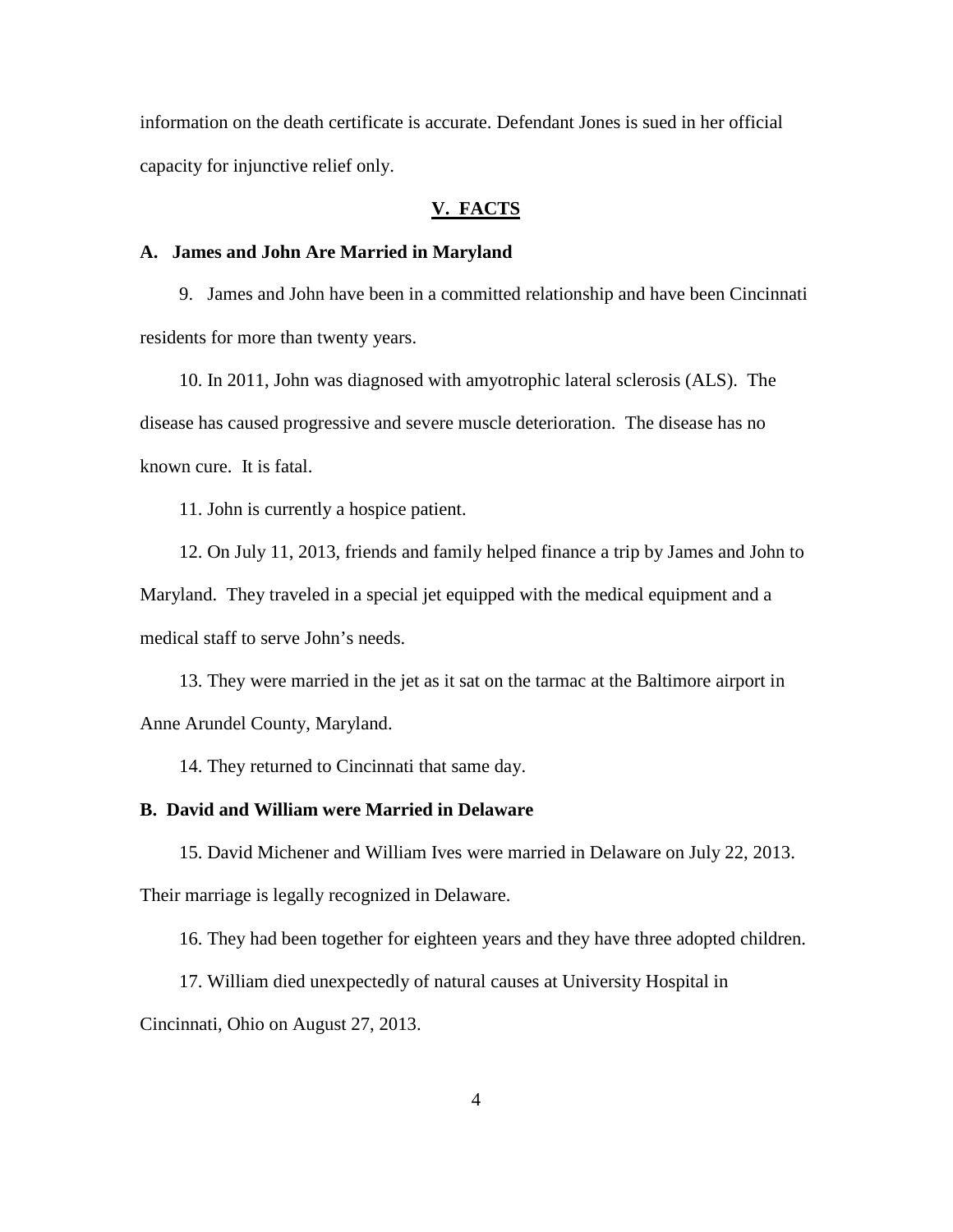18. Surviving spouse David Michener requested a death certificate that reflected William's status as "married" and listed David as the surviving spouse.

19. On September 3, 2013 this Court issued a temporary restraining order (Doc. 23) restraining defendants from "accepting a death certificate for William Herbert Ives that does not list his status at the time of death as 'married' and his 'surviving spouse' as David Michener."

20. A death certificate consistent with this Court's order has since been issued and the remains of Mr. Ives have since been cremated.

21. Plaintiff Michener opposes any effort that defendants may take in the future to modify or alter the death certificate of his spouse, Mr. Ives.

22. Further, should Plaintiff Michener die without remarrying he seeks the opportunity to have his marital status listed on his death certificate as "widowed."

## **C. The Marriages of James and John and of David and William are not Recognized in Ohio**

23. The marriage of James and John is legally recognized in Maryland.

24. The marriage of David and William is legally recognized in Delaware.

25. Their marriages are also recognized by the federal government by virtue of the

decision in *United States v. Windsor*, 133 S.Ct. 2675 (June 26, 2013).

26. Their marriages are not recognized in Ohio.

27. Ohio law prohibits legal recognition of the marriage of James and John. It also

prohibits legal recognition of the marriage of David and William. Ohio Rev. Code. §

3101.01(C )(2) states, "Any marriage entered into by persons of the same-sex in any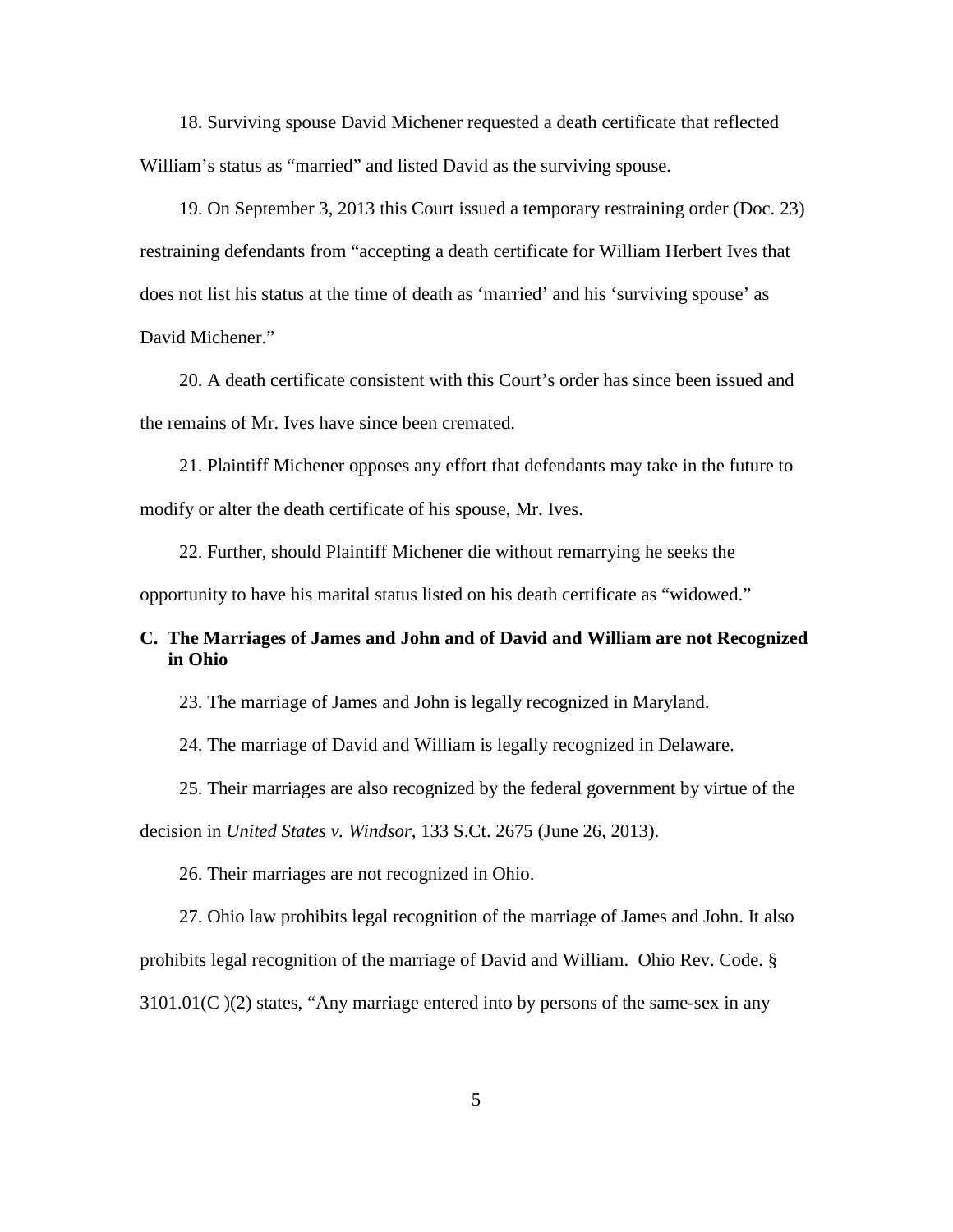other jurisdiction shall be considered and treated in all respects as having no legal force or effect in this state and shall not be recognized by this state."

28. The Ohio constitution also prohibits recognition of the marriages of James and John and of David and William. OH Const. Art. XV, §11 states, "Only a union between one man and one woman may be a marriage valid in or recognized by this state and its political subdivisions. This state and its political subdivisions shall not create or recognize a legal status for relationships of unmarried individuals that intends to approximate the design, qualities, significance or effect of marriage."

## **D. Marriages of Opposite-Sex Couples are Treated Differently**

29. Opposite-sex couples do face restrictions in Ohio on who may marry. ORC §3101.01(A) states, "Male persons of age eighteen years and female persons of the age of sixteen years, *not nearer of kin than second cousins*…may be joined in marriage." (emphasis added). But the validity of their marriages is determined by the law of the state where their marriage was celebrated. *Mazzolini v. Mazzolini,* 168 Ohio St. 357, 358 (Ohio Sup. Ct. 1958) (Marriage of first cousins was legal in Massachusetts and therefore is legal in Ohio regardless of Ohio statute to contrary).

30. More than 1,000 federal benefits, privileges and responsibilities are impacted by marital status. Opposite-sex couples who reside in Ohio and not in the jurisdictions where they celebrated their legal marriages will be entitled to all of those federal benefits even if (e.g., due to kinship or age) their marriages would not have been recognized in Ohio had they attempted to marry in Ohio. Same-sex married couples including Plaintiffs who do not reside in jurisdictions where they celebrated their legal marriages may be denied many of those federal benefits solely because they live in Ohio. Many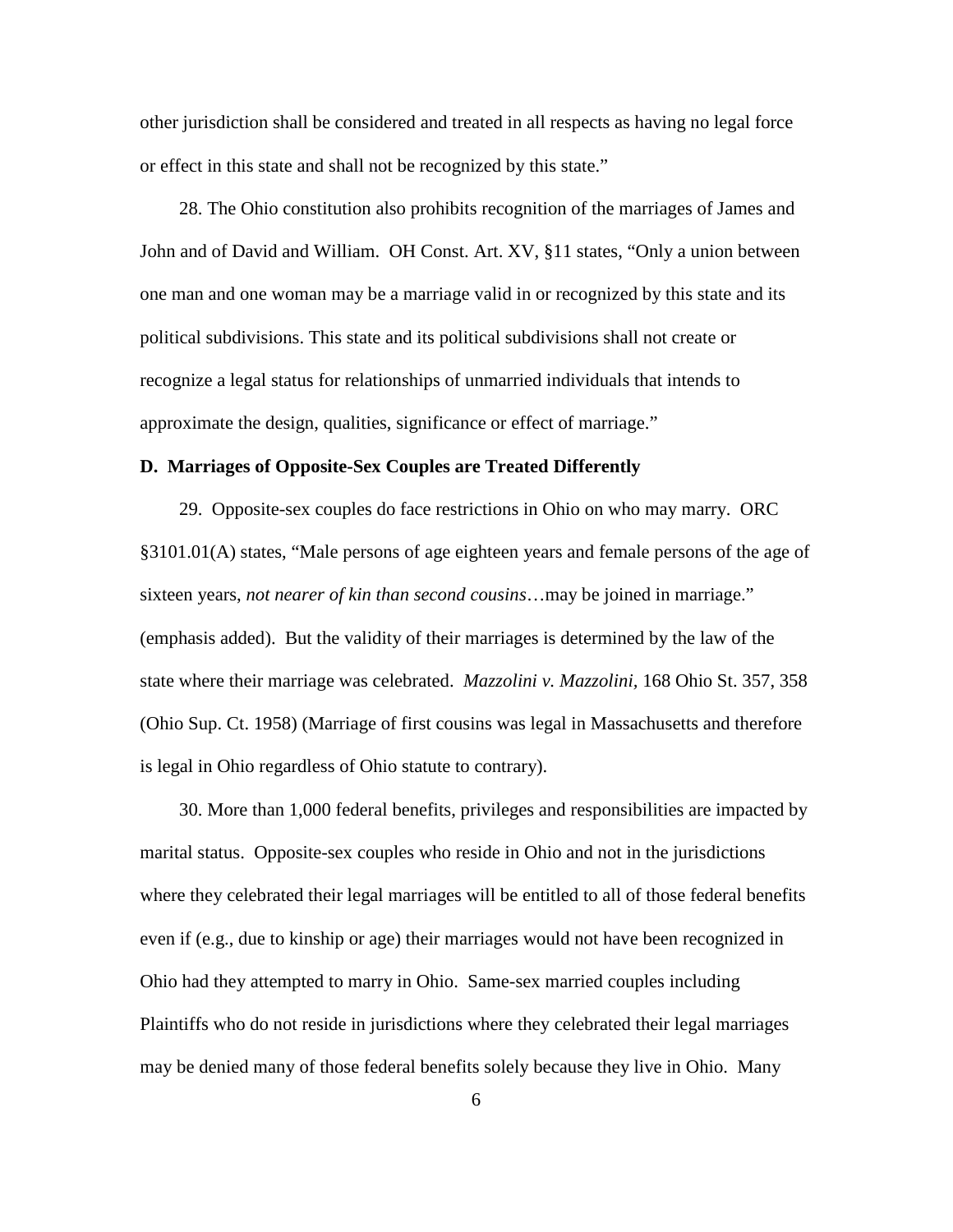state and private employer benefits will also be denied to same-sex couples married legally in other jurisdictions and now residing and/or working in Ohio.

31. The different treatment of same-sex marriages celebrated in other jurisdictions from opposite-sex marriages celebrated in other jurisdictions is not supported by a legitimate state interest and imposes severe harm on same-sex couples including Plaintiffs James and John and Plaintiff David Michener who was married to William Ives(now deceased).

### **E. Need for Injunction**

32. James and John have been in love for more than twenty years. They very much want the world to officially remember and record their union as a married couple.

33. One very personal reflection of the harm imposed by defendants is evident from the death record. Unfortunately John is likely to die soon. If John dies first, the death record should record his "marital status at time of death" as "married." Unless this Court acts, his death record, consistent with Ohio law, will list his status as unmarried. That form should also record James as the "surviving spouse". Unless this Court acts, the death record will be blank for surviving spouse. That is, unless this court acts, the permanent death records for James and for John will not reflect their marriage at all. Opposite-sex couples married in other jurisdictions under circumstances otherwise not permitted in Ohio are treated completely differently. Their marriages will be reflected as valid and recognized on the death certificates of these opposite-sex couples.

34. These same issues are present for David Michener. At the time he applied for the TRO, his husband has died and he urgently needed to bring closure to the family in a manner that respected their marriage and the wishes of the decedent to be cremated. A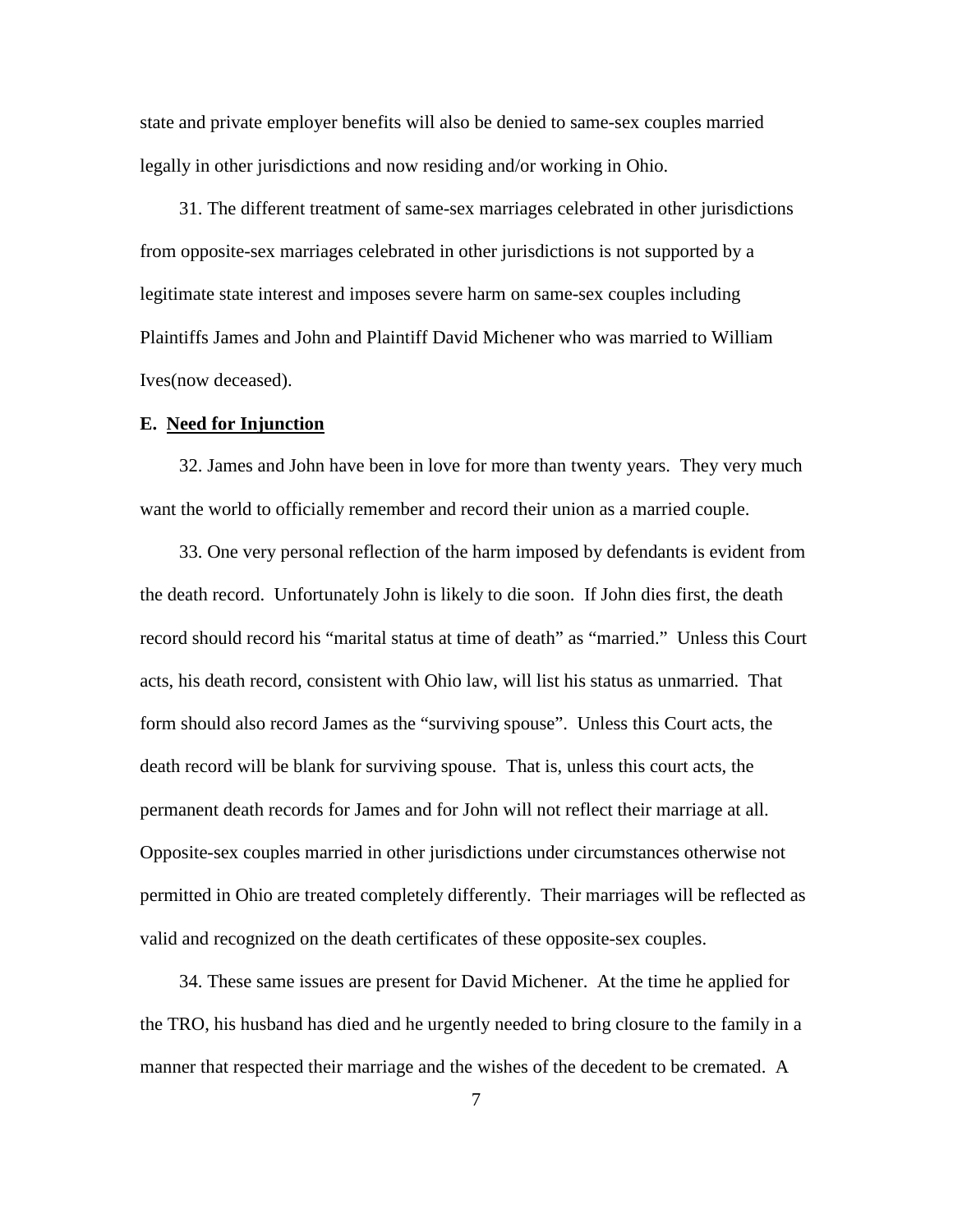death certificate was needed in order to proceed with a cremation. That death certificate that was issued consistent with this Court's order should not later be altered or amended to delete or eliminate the reference to their marriage or to Mr. Michener's status as a surviving spouse.

35. Defendant Jones is responsible for keeping all death certificates in Cincinnati, Ohio. She supplies forms and instructions for filling out forms. Ohio law requires that she insist that each death certificate, when presented for filing, be completed in accordance with Ohio law.

36. Defendant Wymyslo is responsible for overseeing the administration of all statutes and regulations that relate to the State of Ohio's system for recording vital statistics, including but not limited to the issuance of death certificates.

37. Because of Ohio's OH Const. Art. XV, §11 and Ohio Rev. Code. § 3101.01(C) (2) prohibitions on same sex marriage, Defendant Jones requires a person filling out the death certificate of a decedent who is married to a person of the same sex to indicate the decedent is not married and to not include the spouse's name on the certificate.

38. Upon information and belief, were it not for this Court's temporary restraining order, Defendant Jones would not allow John's death certificate to indicate he was married and that his spouse was James because of the state laws.

39. Before this Court issued the Order, Doc. 23, Defendant Jones received a request to issue a death certificate reflecting the death of William Herbert Ives. She then requested through her counsel that she be given direction from this court on how to respond to this request. This Court subsequently issued the temporary restraining order.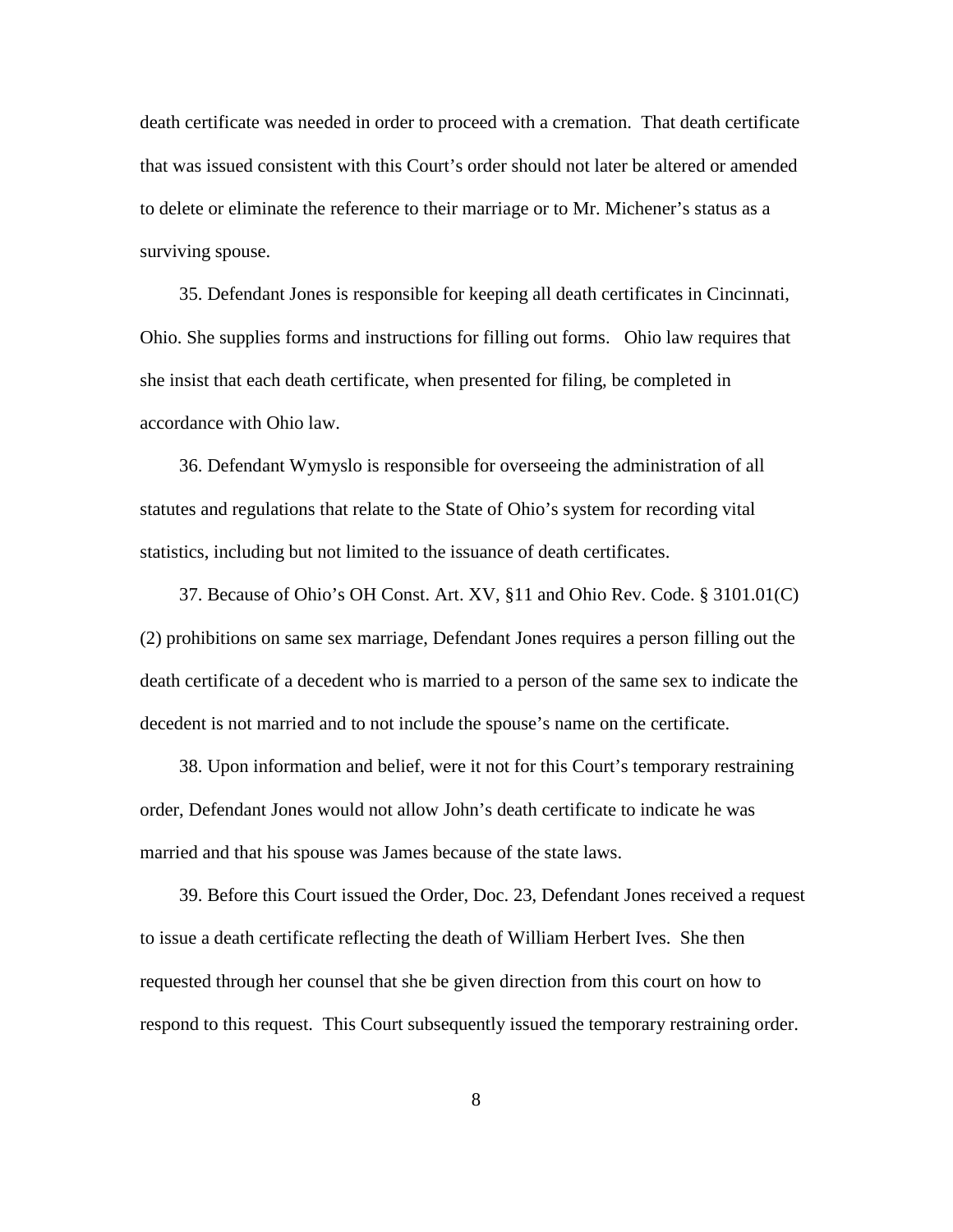40. There is no adequate remedy at law. James and John are suffering irreparable harm. David Michener is also suffering irreparable harm. There is no harm to the state or local governments by granting an injunction prohibiting enforcement of the challenged statute and Ohio constitutional amendment as applied to the plaintiffs with respect to the issuance of death certificates. The harm to plaintiffs is severe. The public interest is clearly served by this court acting to order recognition in Ohio of same-sex marriages celebrated in other jurisdictions consistent with the manner in which Ohio treats similarly situated opposite-sex couples as applied to the issuance of death certificates. Only prompt action by this federal court ordering declaratory and injunctive relief will serve the public interest.

## **F. Plaintiff Robert Grunn (Funeral Director) and Need for Declaratory Judgment**

41. As a licensed funeral director, pursuant to R.C. §3705.16, Plaintiff Robert Grunn registers deaths and provides personal information regarding the decedent to the state for inclusion on the death certificate. Plaintiff Grunn has a duty to provide accurate and truthful information.

42. Plaintiff Grunn signs death certificates as a funeral director.

43. Plaintiff Grunn serves a wide variety of clients, including same-sex couples.

44. Some of the same-sex couples whom he serves have been married in jurisdictions that authorize same-sex marriage.

45. In the future he will continue to serve same-sex couples including couples that have been married in jurisdictions that recognize same-sex marriage.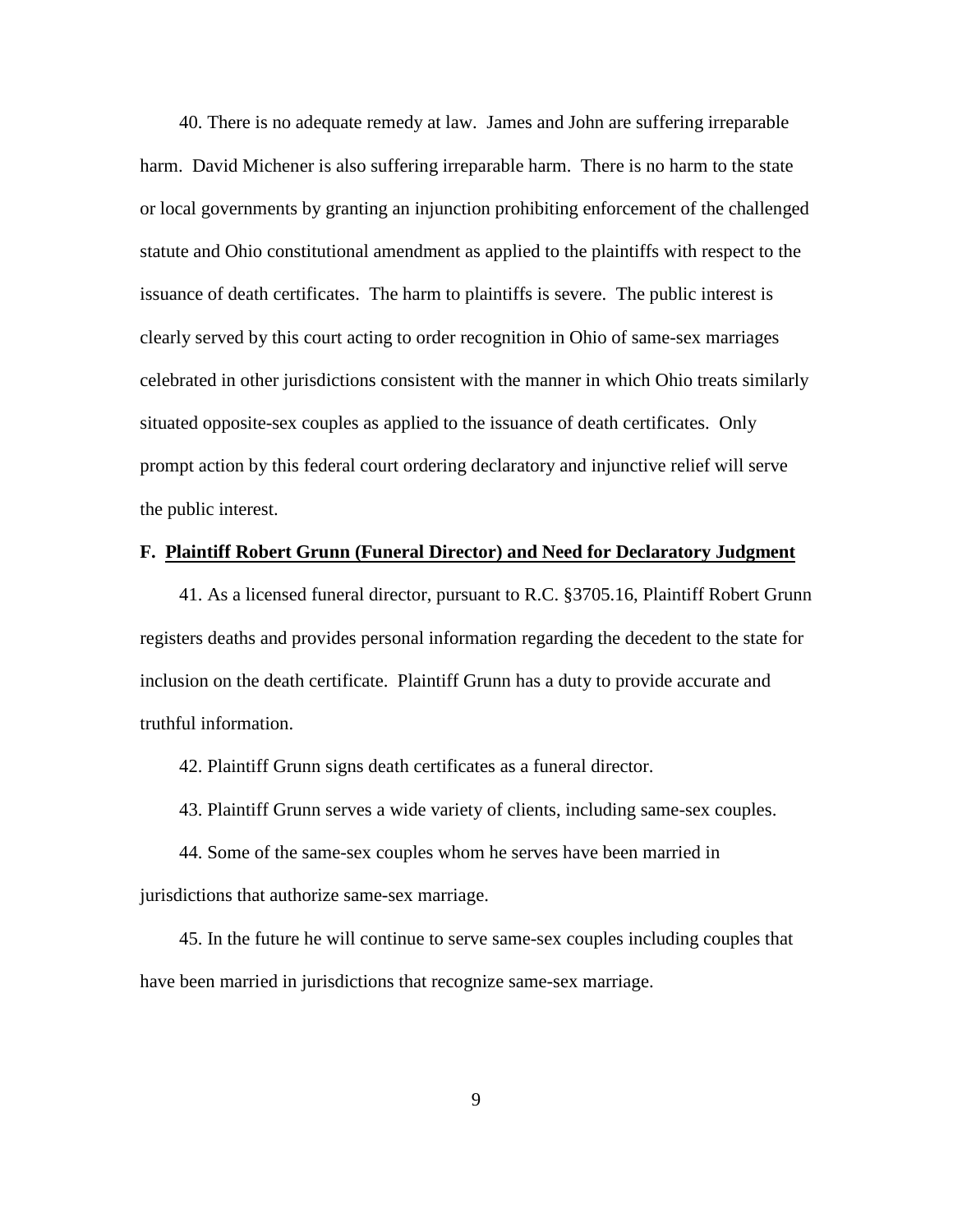46. Based on his experience with married same-sex couples, he knows it is important that he record their marriage status as "married" or "widowed" and that any surviving spouse be listed by name as the surviving spouse.

47. Among his duties as an Ohio funeral director, Mr. Grunn collects the personal and statistical information of decedents and reports them to the local registrar of vital statistics. Ohio Rev. Code § 3705.16(B). In fulfilling this duty, funeral directors are prohibited from "purposely mak[ing] any false statement." Ohio Rev. Code §  $3705.29(A)(1)$ . A violation of this prohibition could lead Mr. Grunn to be fined up to ten thousand dollars or incarcerated for up to five years, or both. Ohio Rev. Code § 3705.99.

48. By serving as a plaintiff in this action, Mr. Grunn is seeking a declaratory judgment clarifying that it is consistent with the law to list a decedent married to a samesex partner in another jurisdiction that authorizes same-sex marriage as "married" or "widowed" on an Ohio death certificate and that it is consistent with the law to list on that death certificate the name of any surviving spouse.

49. By serving as a plaintiff in this action, Mr. Grunn is also representing the interests of the same-sex couples married in jurisdictions that recognize their marriages and who will be his clients and customers now and in the future. On their behalf, as their funeral director, Plaintiff Grunn seeks to secure the right to list the marital status of the decedent as "married" (or, if appropriate, as "widowed") and report the name of the survivor as the "surviving spouse" on the Ohio death certificates for these clients.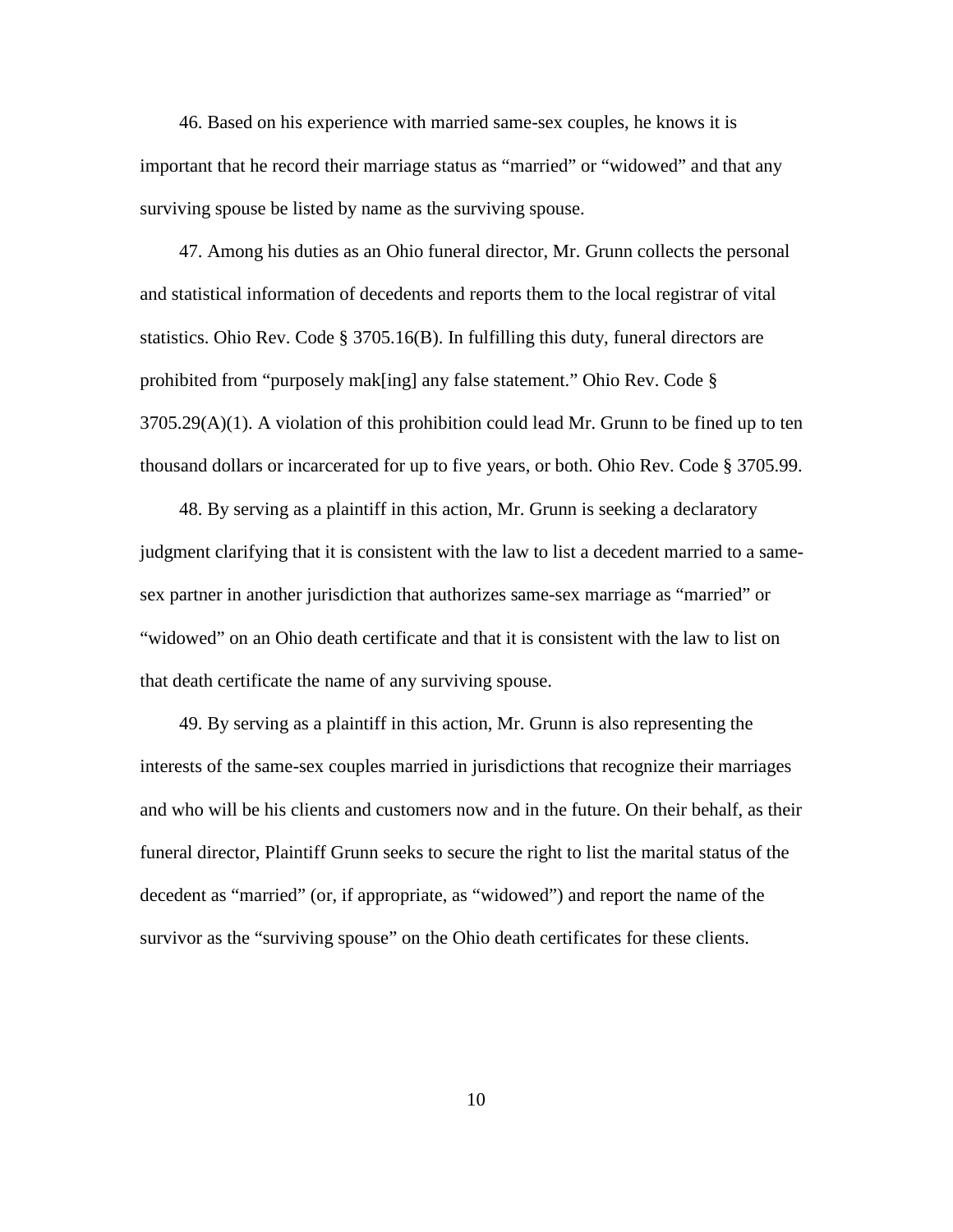### **VI. CLAIM FOR RELIEF**

### **42 U.S.C. §1983 - United States Constitution**

50. Defendants, acting under color of law, have violated rights secured to the plaintiffs by the First and Fourteenth Amendments to the United States Constitution including the right of association, the right to due process of law, and the right to equal protection under the law. Specifically Defendants have failed, as applied to the plaintiffs married in jurisdictions that authorize same-sex marriage, to issue death certificates listing said plaintiffs as "married" (or, if applicable, "widowed") and listing the survivor on the death certificate as the "surviving spouse." Plaintiffs reserve the right to raise additional issues should that be necessary in subsequent complaints or lawsuits as circumstances warrant and shall not by virtue of pursuing this as applied challenge be precluded from doing so.

#### **VII. PRAYER FOR RELIEF**

### **WHEREFORE**, Plaintiffs request that this Court:

A. Issue a declaratory judgment that the statute and Ohio Constitutional provision at issue in this case, which prohibit recognition of the same-sex marriages of plaintiffs James Obergefell and John Arthur as well as the same-sex marriage of David Michener and William Ives as applied to their requests for death certificates, violate the constitutional rights of these plaintiffs. Specifically, this court should declare that any of these plaintiffs who die in Ohio shall be entitled to a death certificate listing his status as "married" or "widowed" as appropriate and listing the person who survives from that marriage as the surviving spouse on an Ohio death certificate of the decedent;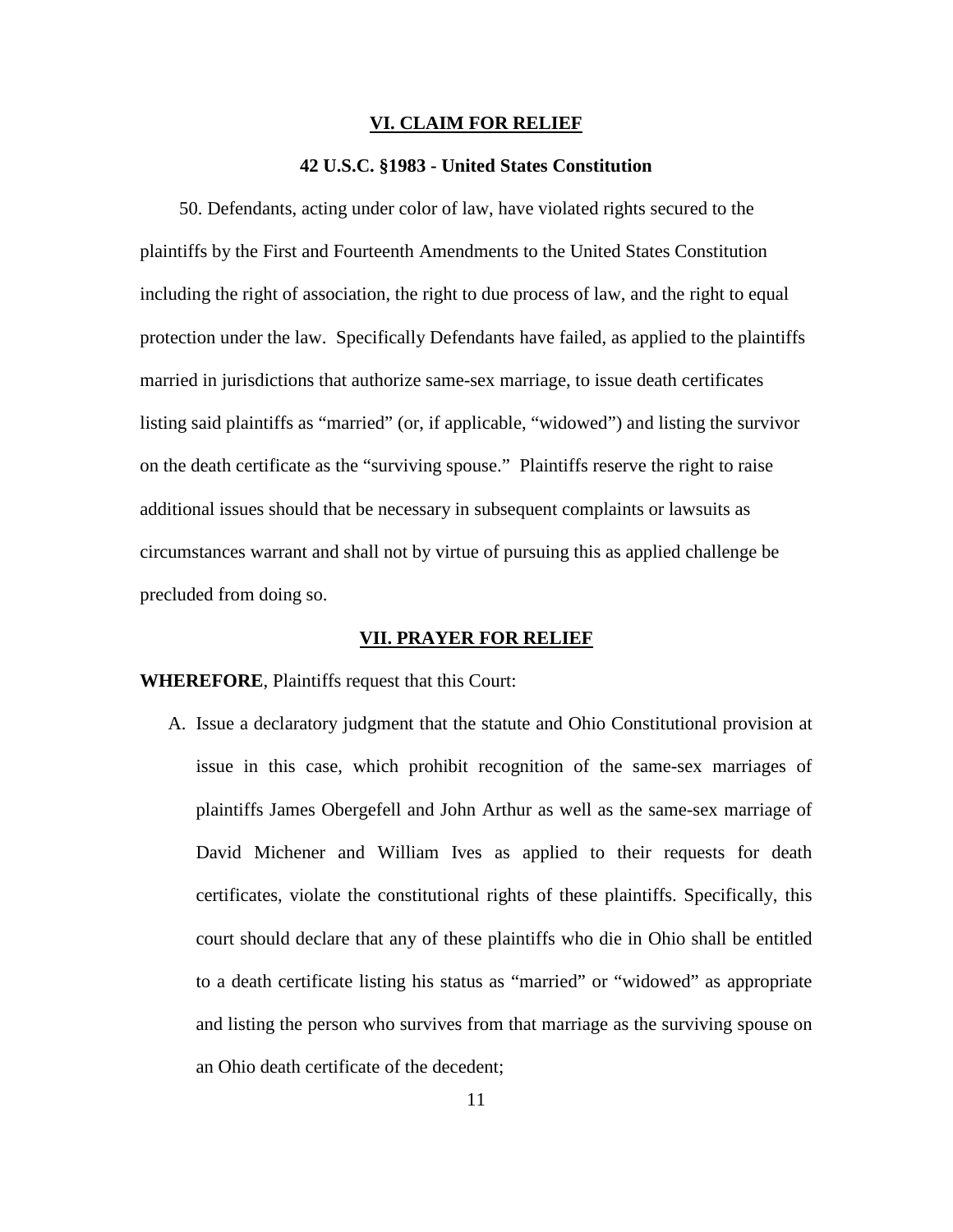- B. Issue a declaratory judgment that the statutory and Ohio Constitutional provisions at issue in this case, violate the constitutional rights of those same-sex couples married in jurisdictions that authorize same-sex marriage who become clients of Plaintiff Robert Grunn and about whom he reports information regarding their marital status and status as surviving spouses in support of their requests for death certificates. Specifically, this court should declare that Plaintiff Robert Grunn may, consistent with the constitution, report that a decedent married in a state authorizing same-sex marriage is "married" or "widowed" and report the name of any surviving spouse on an Ohio death certificate he completes in the course of his work as a funeral director in Ohio.
- C. Issue a preliminary and permanent injunction against the Defendants and all those acting in concert requiring that they issue to each married plaintiff death certificates that record their marital status as "married" or "widowed" and that list any survivor as the "surviving spouse." Said injunction shall include a requirement that Defendants Wymyslo and Jones issue directives to local registrars, funeral homes, coroners and others who assist with the completing of Ohio death certificates explaining their duties under the orders of this Court;
- D. Award to Plaintiffs reasonable costs, expenses and attorney fees;
- E. Award such other and further relief as this Court shall deem just and reasonable.